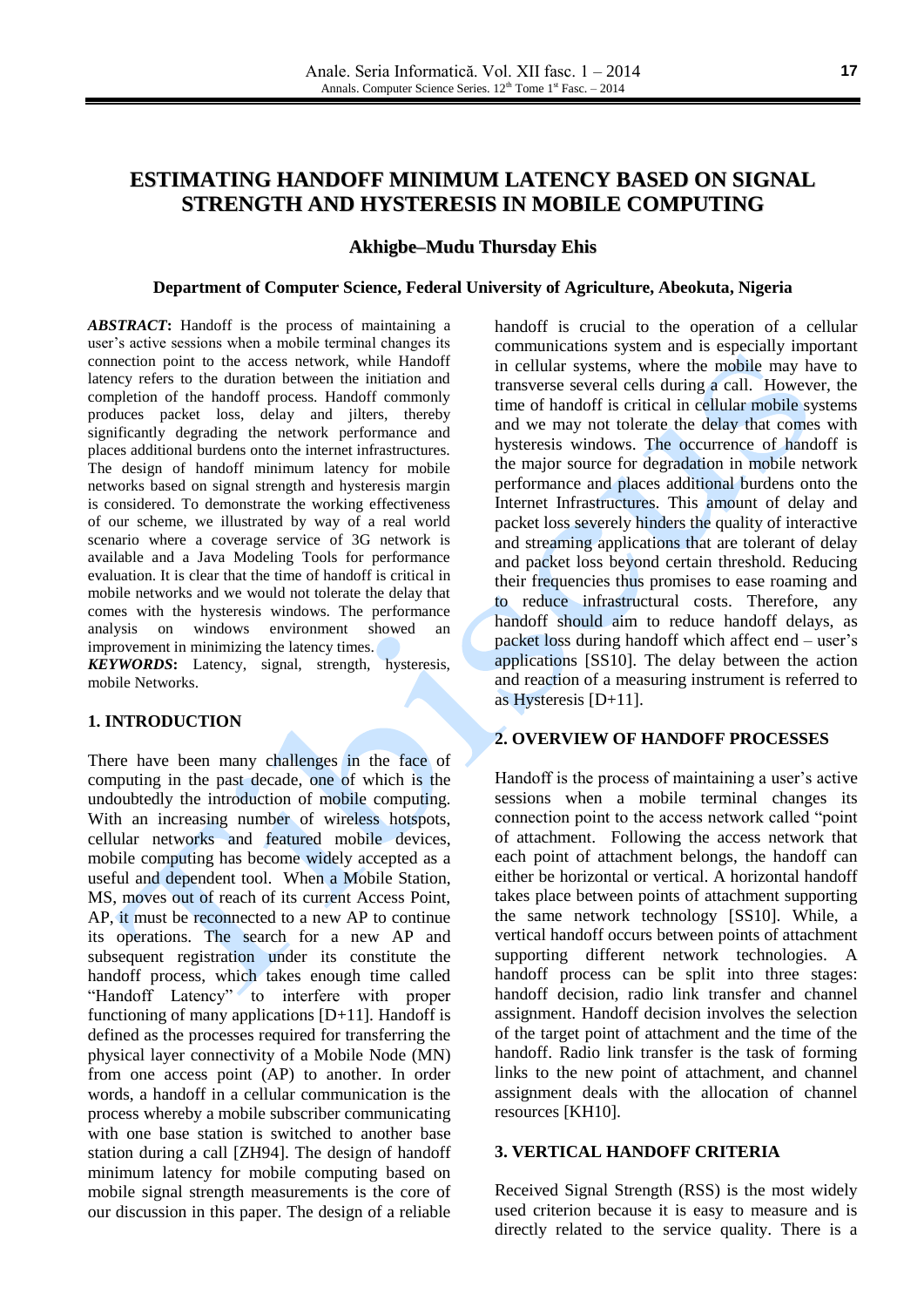close relationship between the RSS readings and the distance from the mobile terminal to its point of attachment. Majority of existing horizontal handoff algorithms use RSS as the main decision criterion for the VHD algorithms as well. Network connection time refers to the duration that a mobile terminal remains connected to a point of attachment. Determining the network connection time is very important for choosing the right moment to trigger a handoff so that the service quality could be maintained at a satisfactory level: for example, a handoff done too early from a Wireless Local Area Network (WLAN) to a cellular network would waste network resources while being too late would result in a handoff failure. Determining the network connection time is also important fir reducing the number of superfluous handoff, as handing over to a target network with potentially short connection time should be discouraged. The network connection time is related to a mobile terminal's location and velocity. Both the distance from the mobile terminal to its point of attachment and the velocity of the mobile terminal affect the RSS at the mobile terminal. The variation of the RSS then determines the time for which the mobile terminal stays connected to a particular network. Network connection time is especially important for VHD algorithms because heterogeneous networks usually have different sizes of network coverage. Available bandwidth is a measure of available data communication resources expressed in bits/s. It is a good indicator traffic conditions in the access network and is especially important for delay sensitive applications. Handoff delay refers to the duration between the initiation and completion of the handoff process. Handoff delay is related to the complexity of the VDH process and reduction of the handoff delay is especially important for delay sensitive voice or multimedia sessions.

# **3. STATEMENT OF THE PROBLEM**

Mobile computing is becoming an increasingly important and popular way of providing global information access to users on the move. In a mobile environment, it is expected that a Mobile Node (MN) may experience a period of no network connectivity during its movement form one network to another. Therefore, packets in transit destined for the MN will most likely be lost during the handoff period (HP). Handoff in mobile networks commonly produces packets loss, delay and jilter, thereby significantly degrading the network performance. Hence, the occurrence of handoff is the major source for degradation in mobile network performance and places additional burdens onto the internet infrastructures. Mobile computing requires efficient

mobility management to cope with frequent mobile handoff, because the handoff function is considered to be one of the mobile network issues having the greatest impact on mobility network. Therefore any handoff should aim to minimize the handoff delays, as packet loss during handoff will affect the end – users' applications. This is what we set to address in this paper.

## **4. LITERATURE REVIEW**

A lot of work has been done to reduce the handoff latency when roaming between different subnets and many new schemes for mobile internet protocol (IP). In this paper, we focus on reducing handoff latency at MAC layer. MAC layer handoff latency is divided into three components: probe delay, authentication delay and association delay. The re-association delay which is the core of this study is reduced by using a caching mechanism on the access point side [SS10]. To eliminate unnecessary handoff in the method presented, [A+12] developed a VHD algorithms that takes into consideration the time the mobile terminal is expected to spend within a WLAN travelling time (i.e. time the mobile terminal is expected to spend within the WLAN cell and the calculations of a time threshold [VK97]. Handoff is the process of maintaining a user's active session when a mobile terminal changes its connections point to the access network called "point of Attachment", for example, a base station or an access point [ZH94]. The network connection time is related to a mobile terminal's location and velocity [Akh13]. Both the distance from the mobile terminal to its point of attachment and the velocity of the mobile terminal affect the RSS at the mobile terminal [Sin07]. The variation of the RSS then determines the time for which the mobile terminal stays connected to a particular network. [Akh13] suggested that available bandwidth is a measure of available data communications resources expressed in bit/s. It is a good indicator of traffic conditions in the access network and is especially important for delay – sensitive applications. Therefore, RSS and network connection time based decision criteria are widely  $BS_{(s)}$  used. Now recall that in order to initiate a handoff, the movement of the mobile station form one cell to another must be detected. A reliable method to make this detection and to accommodate the movement is to measure the received signal strengths to the base stations and from the user. In order to avoid excessive and inaccurate handoff, an averaging of the received signal levels is performed as well as implementing a hysteresis margin. The total handoff delay is the sum of the signal averaging delay and the Hysteresis delay. We seek to determine this small delay. [D+11] developed an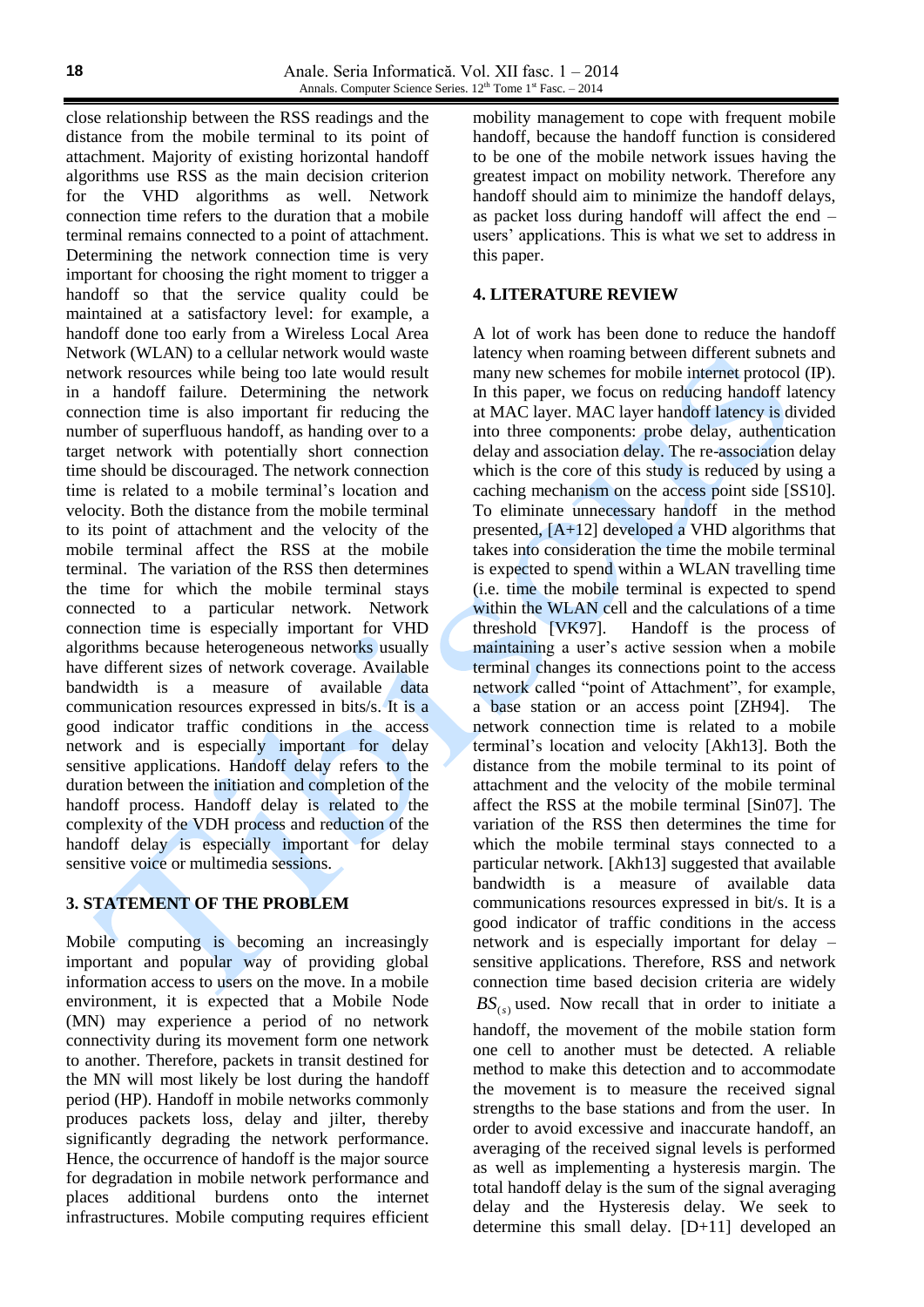analytic approach to select the signal averaging time and hysteresis delay in order to obtain an optimum tradeoff between the total delay time and the number of allowable unnecessary handoff. In [SS11], some important parameters are given mathematical expressions.

#### **5. METHODOLOGY**

Our propose approach uses the received signal strength (RSS), threshold (T), Hysteresis margin (H), and weighted priority. Handoff is performed when new connection point (CP) has more weight than the old connection point i.e.  $CP_{new} > CP_{old}$  and includes the following factors:-

- 1. RSS plus threshold; the RSS of a new CP exceeds that of the current one and the signal strength of the current CP is below a threshold, T, i.e. if  $RSS_{new} > RSS_{old}$  *and RSS*<sub>old</sub> < T.
- 2. RSS plus Hysteresis: Rss of a new cp is greater than that of the old cp by a Hysteresis margin, H,  $(i.e. if . RSS<sub>new</sub> > RSS<sub>old</sub> + H)$
- 3. RSS, Hysteresis and Threshold: RSS of new cp exceeds that of the current cp by a hysteresis margin, H, and the signal strength of the current cp is below a threshold, T, of the current cp is below a threshold, T,<br>(*i.e.RSS*<sub>new</sub> >  $RSS_{old} + H.a_{old}nd.RSS_{old} < T$ )

Figure 1 shows a MS moving from one BS  $(BS_1)$  to another  $(BS_2)$ . The signal of  $(BS_1)$ decreases as the MS moves away from it. Similarly, the mean signal strength of  $(BS_2)$ increases as the MS approaches it. This scheme allows a user to handoff only when the BS is sufficiently stronger (by Hysteresis Margin, h, in figure 1), than the current one. In this case the handoff would occur at point C. The first handoff,  $T_1$ , however, may be unnecessary if the

serving BS is sufficiently strong [KH10].

In position A, the decision is based on a mean measurement of the received signal, and it is observed to produce too many unnecessary handoffs, even when the signal of the current BS is still at an acceptable level.  $T_2$   $(Threshold_2)$ , the MS would delay handoff until the current Signal strength crosses the threshold at position, B. Whereas in  $T_3$ , the delay may be so long that the MS drift too far into the new cell, thereby reduces the quality of communications link from  $BS_1$  and may result in a dropped recall that in order to initiate a handoff, the movement of the mobile station from one cell to another must be determined.



**Figure 1: Signal Strength and Hysteresis between two adjacent BS for Potential Handoff**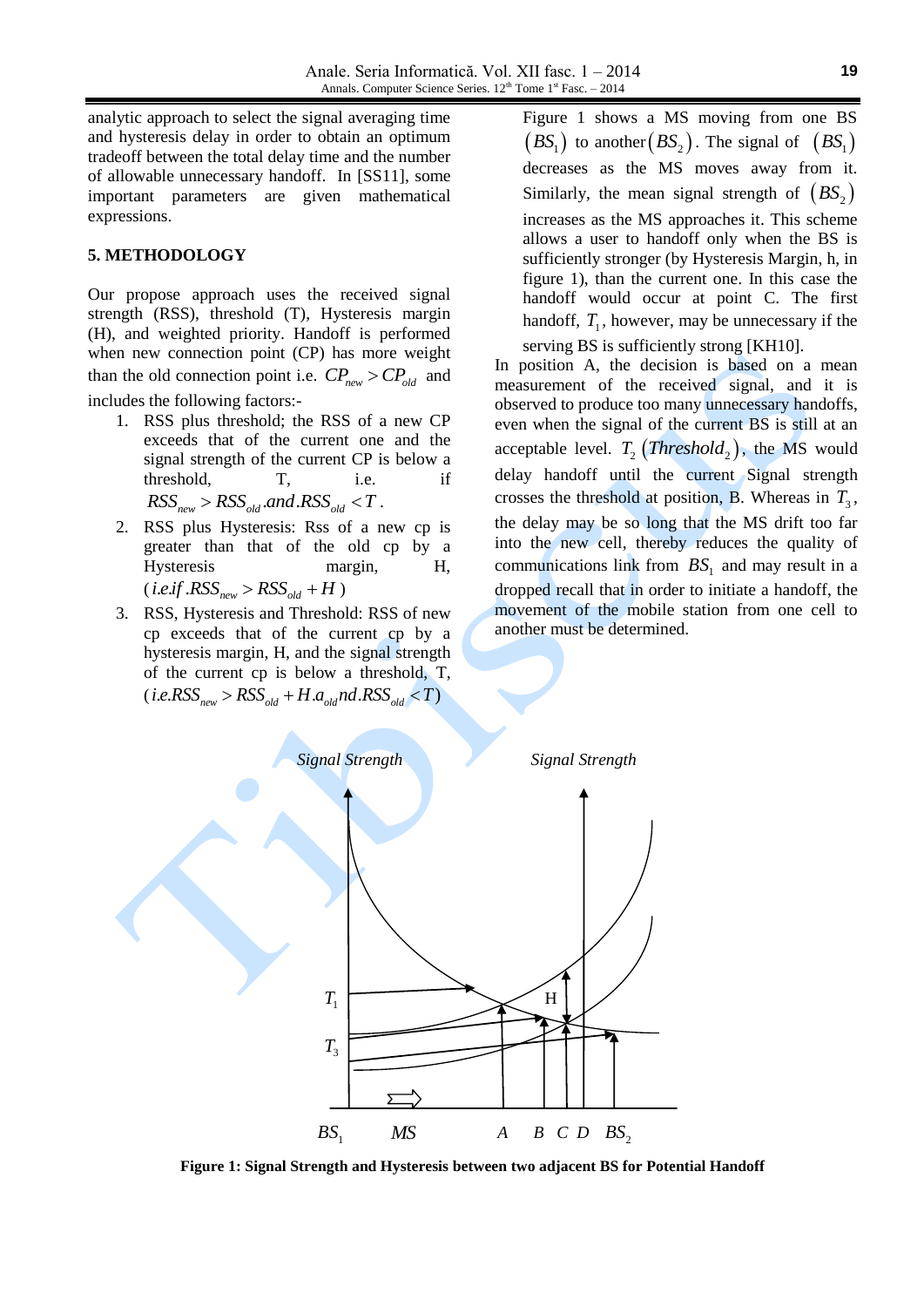

**Figure 2: Network Selection Flowchart**

A reliable method to make this detection and to accommodate the movement is to measure the received signal strengths to the base stations and from the user. In order to avoid excessive and inaccurate handoff, an averaging of the received signal levels is performed as well as implementing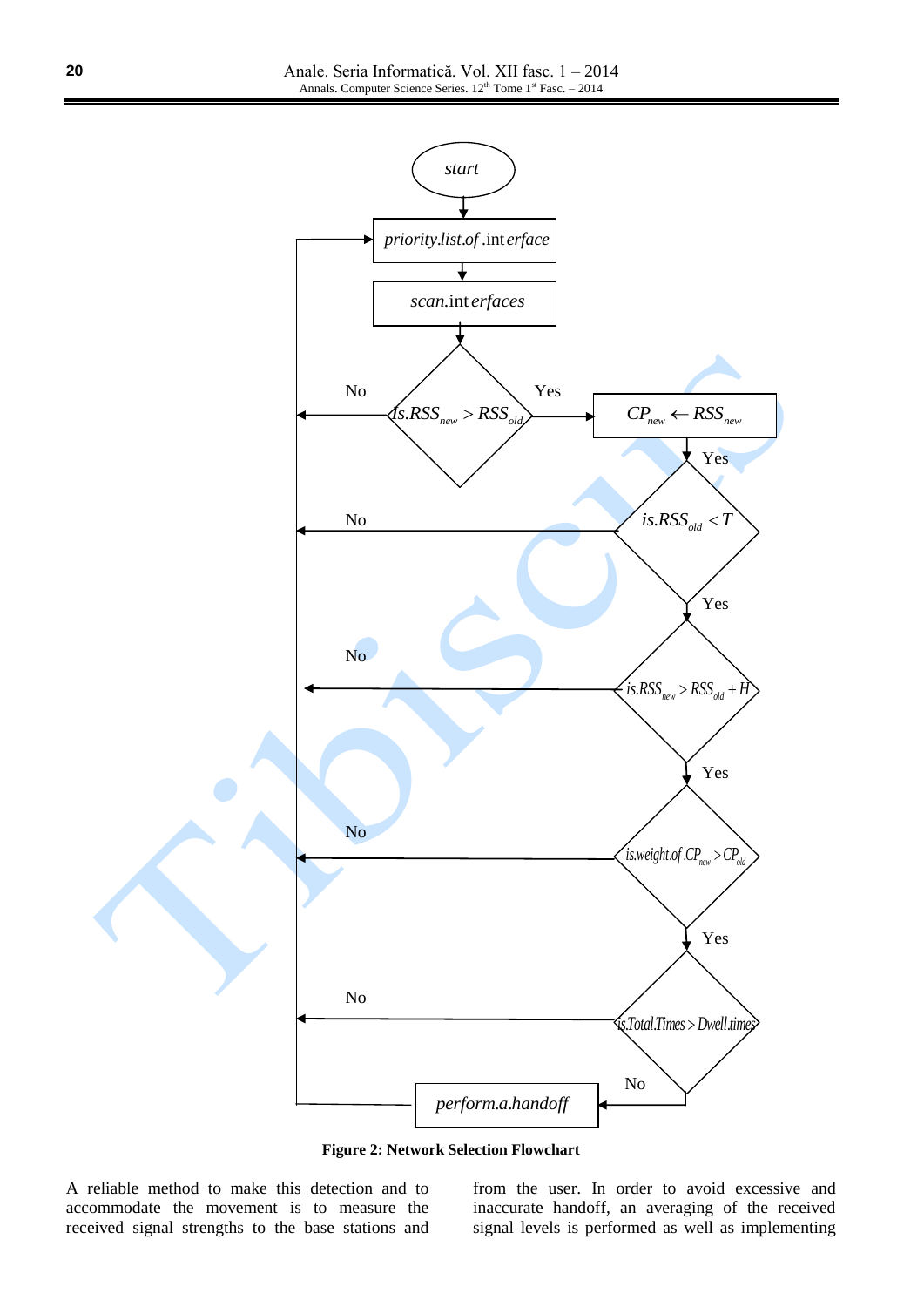Hysteresis margin. The total handoff delay is the sum of the signal averaging delay and the hysteresis

given mathematical expressions. It is shown that the probability of an unnecessary handoff is given as:

sum of the signal averaging delay and the hysteresis  
delay. In [D+11], some important parameters are  

$$
P_u = \left[ \int_{-\infty}^{\infty} f(x) \left( \frac{1}{2} erf \left( x - \frac{h - \Delta L}{\sigma} \right) \right) dx \right] \left[ \int_{-\infty}^{\infty} f(x) \left( \frac{1}{2} erf \left( x - \frac{h + \Delta L}{\sigma} \right) \right) dx \right]
$$
(1)

where  $f(x)$  is the difference between the two received signal levels, h is the Hysteresis level. For Macro, the total delay time is:

$$
\hat{\sigma}_{hm} = \frac{T}{2} + K_{rv} \frac{10^{\frac{h-\sigma}{k_2}-1}}{10^{\frac{h-\sigma}{k_2}+1}}
$$
 (2)

where T denotes the signal averaging windows,  $K_2$ represents a path loss constant,  $K_{r\nu}$  represents the normalized distance from the mobile station to base station.

For micro Cells, the total delay time is:

$$
\partial_{hu} = \frac{T}{2} + T \frac{h - \sigma}{4d_{cor}}
$$
 (3)

where  $d_{cor}$  denotes the drop in signal level experienced in a street corner and determined experimentally. The analysis shows that there exists a compromise between the parameters of averaging time and Hysteresis delay. It is evident that for microcells, we may wish to choose short averaging time and a larger hysteresis. The converse is clear for macro cells. The main point here is that optimum parameter values may be selected for a tolerable delay in conjunction with some tolerable probability of unnecessary handoff [D+11].

## **6. IMPLEMENTATION**

To demonstrate the working of the proposed approach, we developed a Vertical Handoff (VHD) algorithms that takes into consideration the time the mobile terminal is expected to spend within a WLAN travelling time (i.e. time that the mobile terminal is expected to spend within the WLAN cell) and the calculation of a time threshold. A handoff to a WLAN is triggered if the WLAN coverage is available and estimated travelling time inside the WLAN cell is larger than the time Threshold. The travelling time is estimated as:

$$
t_{WLAN} = \frac{R - hs + V^2 (t_s - t_{in})^2}{V (t_s - t_{in})}
$$
(4)

where R is the radius of the WLAN cell,  $h_s$  is the distance between the access points,  $V$  is the velocity of the mobile terminal and  $t_s$  *and*  $t_m$  are the times at which the RSS sample is taken.  $h<sub>s</sub>$  is estimated by using the RSS information and log- distance path loss model. The time threshold  $T_{WLAN}$  is calculated based on various network parameters as:

$$
T_{WLAN} = \frac{2R}{V} \sin\left(\sin^{-1}\left(\frac{V\tau}{2R}\right) - \frac{\pi}{2}P\right)
$$
 (5)

where  $\tau$  is the handoff delay from cellular network to WLAN and P is the maximum tolerable handoff failure, or unnecessary handoff probability. A handoff to the cellular network is initiated if the WLAN RSS is continuously fading and the mobile terminal reaches a handoff commencement boundary area based on the mobile terminals speed. The main advantage of this scheme is that it minimizes handoff delays, unnecessary handoff and connection break downs. The handoff delay is calculated based on the numerous parameters as:

$$
\tau = T_{WLAN} + \frac{\pi R}{V} P \tag{6}
$$

where  $(T_{WLAN})$  is the time threshold? Therefore RSS and network connection time based decision criteria are widely used in both horizontal and vertical handoff decisions. Handoff delay refers to the duration between the initiation and completion of the handoff process.

# **7. EVALUATION**

To demonstrate the working effectiveness of our scheme, we illustrate by way of a real world scenario through a computer simulation, using an integrated frame work of JAVA Modeling Tools (JMT) for performance evaluation [BCS09], (see figure 3). The suite offers a rich user interface that simplifies the definition of performance models by means of graphical design. The parameterization of experiments requires minimal interaction with the users. In order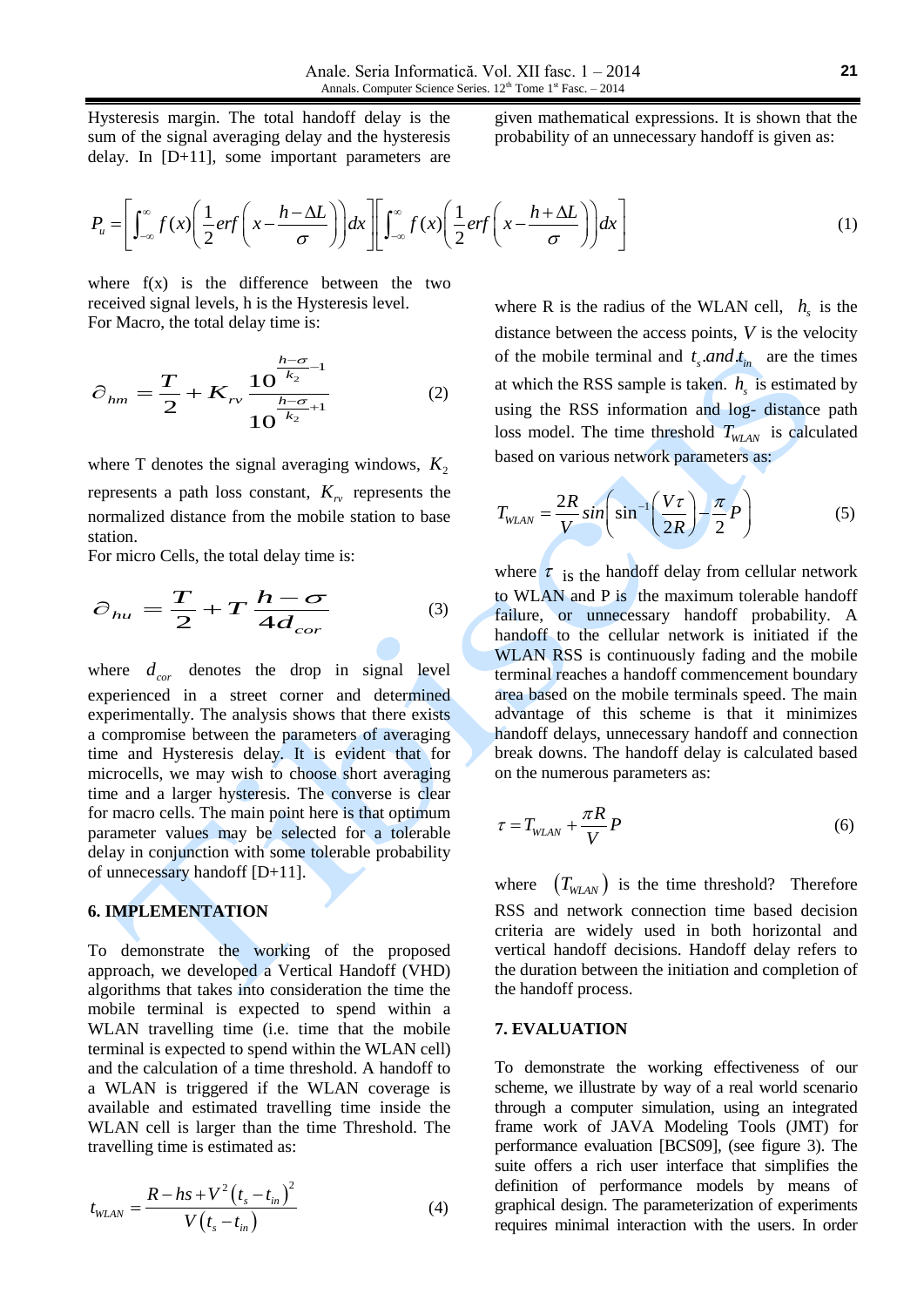words, [BCS06], (the JMT) hides the complexity of the core algorithms implementations, thus, significantly reducing the learning curve for users. The proposed approach showed an improved overall performance in reducing the number of handoff and minimizing the latency times (see figure 4).



**Figure 3: Computer Simulation**



### **CONCLUSION**

This paper describes the handoff procedure and demonstrates how the handoff latency can be substantially reduced with a scanning algorithm. It is clear that the time of handoff is critical in mobile computing systems and we may not tolerate the delay that comes with the hysteresis windows. In

order to initiate a handoff, the movement of the mobile station from one cell to another must be detected and a reliable method to make this detection and accommodate the movement was to measure the received signal strengths to the base station and from the user. The total handoff delay is the sum of the signal averaging delay and the hysteresis delay and we demonstrated how, in the best case, we were able to reduce the handoff latency to a barest minimum, using a scanning algorithm. The performance analysis in windows environment of the proposed approach, showed an improved overall performance resulting in reducing the handoff latency, which validates the effectiveness of our scheme.

#### **REFERENCES**

- [Akh13] **Akhigbe-Mudu Thursday Ehis -** *Effects of Paging Activities and Thrashing Overhead Based on Degree of Multiprogramming,* Annals of Computer Science Series,  $11<sup>th</sup>$  Tome, 2<sup>nd</sup> Fasc. pp. 45–53, Sept. 2013
- [A+12] **Akhila S., Jayanthi K. Murthy, Arathi R. Shankar, Suthikshn Kumar -** *An overview on Decision Techniques for Vertical Handoff Across Wireless Heterogeneous Networks.* International Journal of Sciencitific and Engineering Research, Volume 3, Issue 1, (2229 – 5518), Jan. 2012.
- [BCS06] **M. Bertoli, G. Casale, G. Serazzi -** *Java Modeling Tools: An Open Source Suite for Queuing Network Modeling and Workload Analysis.* Proceedings of QEST (2006) Conference, Riverside, USA. Pp. 119 – 120. IEEE Press
	- [BCS09] **M. Bertoli, G. Casale, G. Serazzi -** *Java Modeling Tools: Performance Engineering Tools for System Modeling.* ACM, SIGETRICS Performance Evaluation, Vol. 36, Issue 4, New York, USA, pages 10 -15, ACM Press, 2009.
	- [D+10] **Debabrata Sarddar, Arnab Raha, Tapas Jana, Shovan Maity, Utpal Biswas, M.K. Naskar -** *Reduction of Error in Handoff Initiation Time Calculation for Next Generation Wireless Systems*, (IJCSE). International Journal on Computer